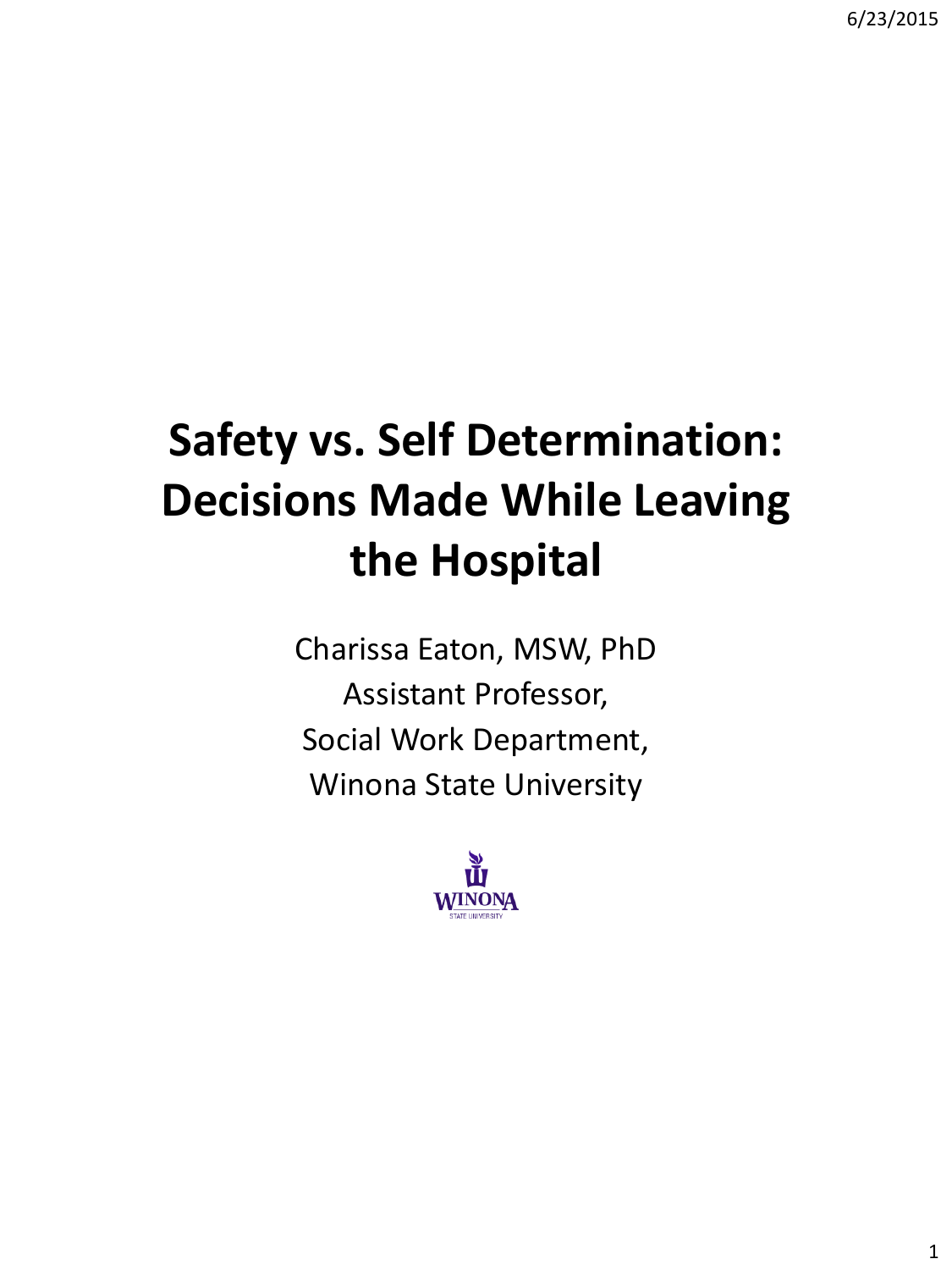## This webinar will explore:

- the ethical dilemma of safety vs. self determination that can arise when older adults are making decisions about their needs upon leaving the hospital and
- the impact of the medical model on the professionals who are working with these older adults to make discharge plans and implement them.
- a framework helping professionals can use to assist older adults in making decisions about their needs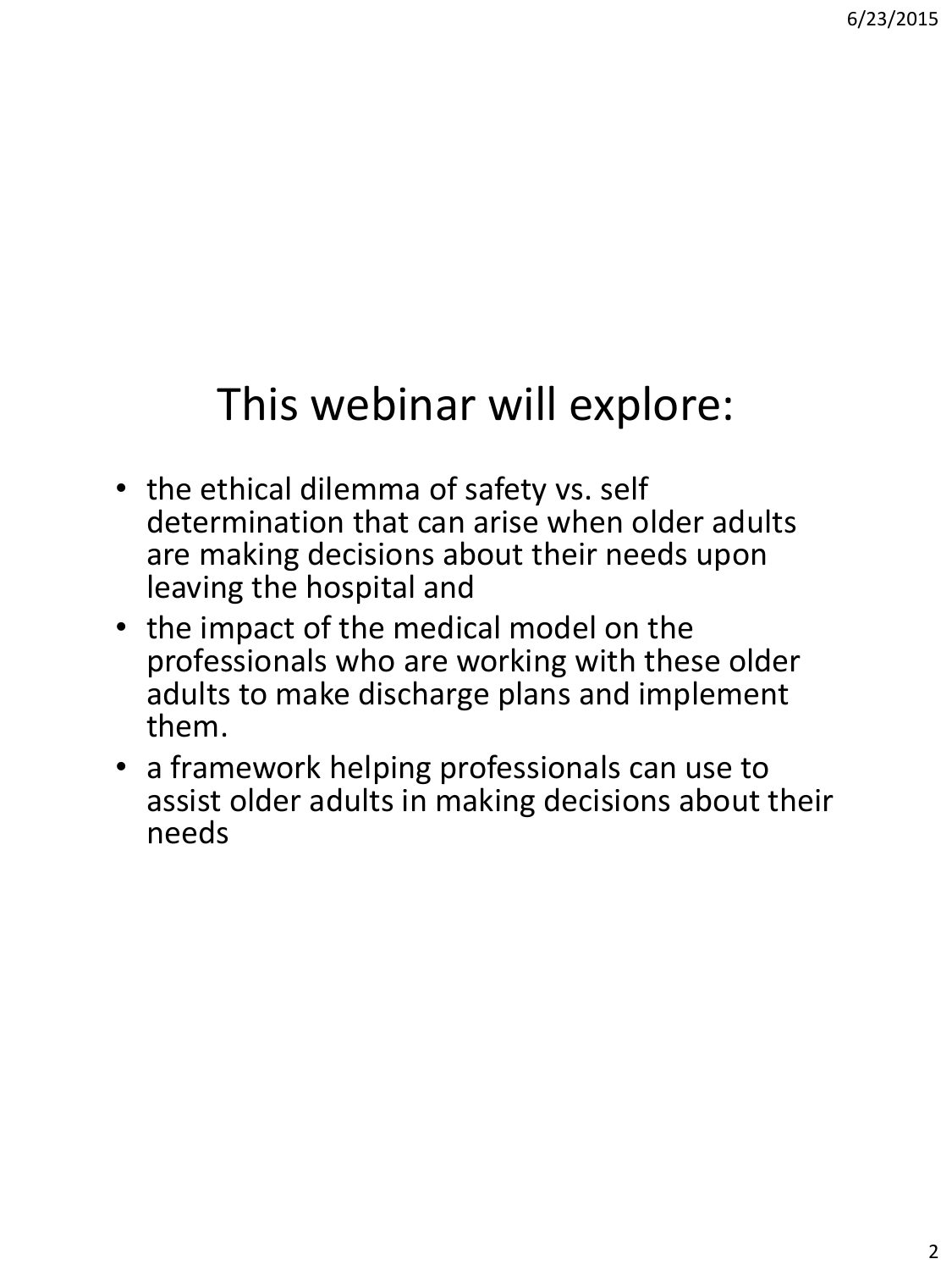### Decision Counseling

• Decision counseling is defined as helping "clients to use their own resources for arriving at their own decisions, to make the best possible choice with respect to whichever personal values and objectives they want to maximize" (Janis & Mann, 1982, p. 47).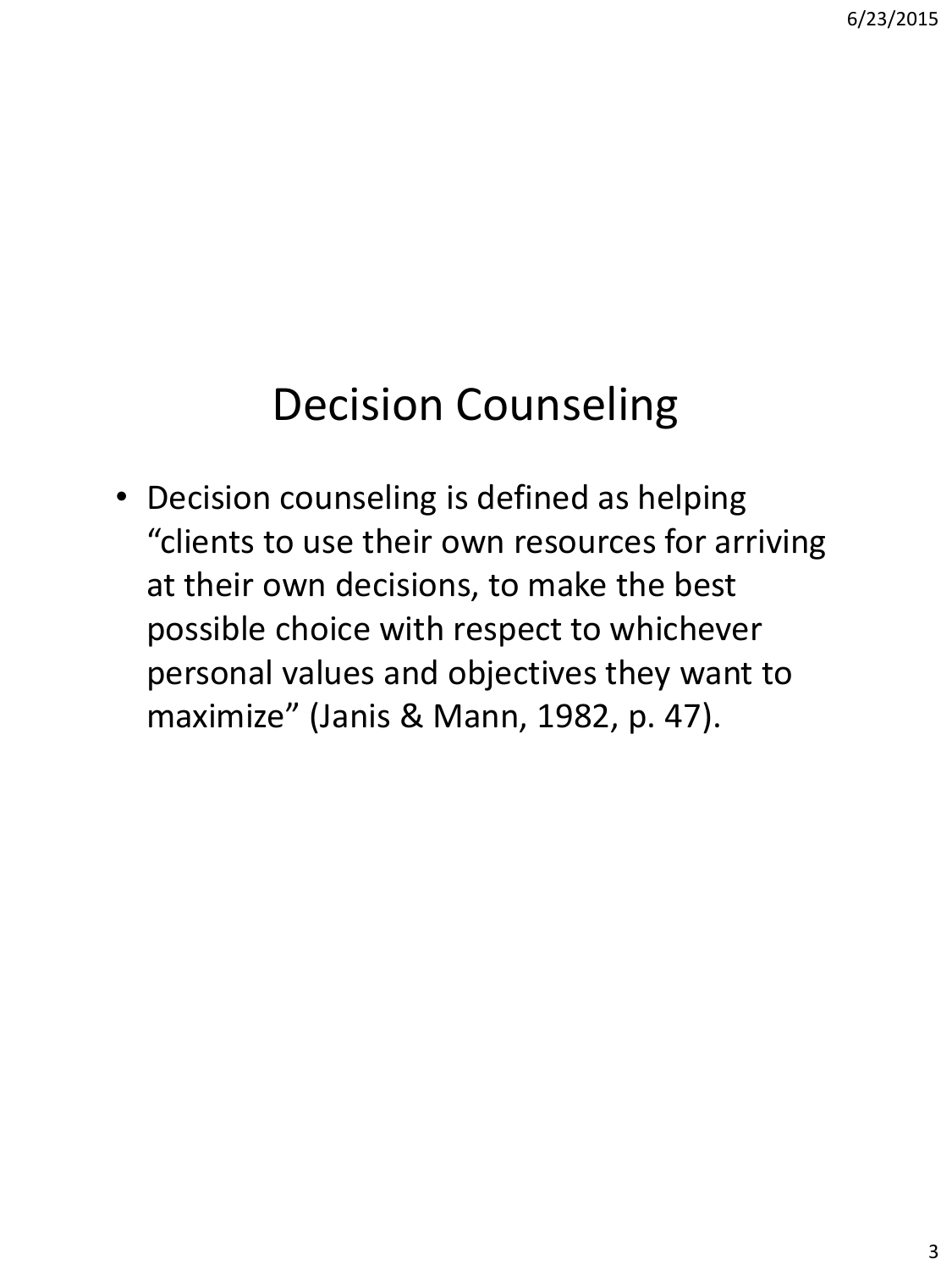### Ethical Dilemma

- "An ethical dilemma is a situation in which professional duties and obligations, rooted in core values, clash" (Reamer, 1999, p.4).
	- Safety versus Self Determination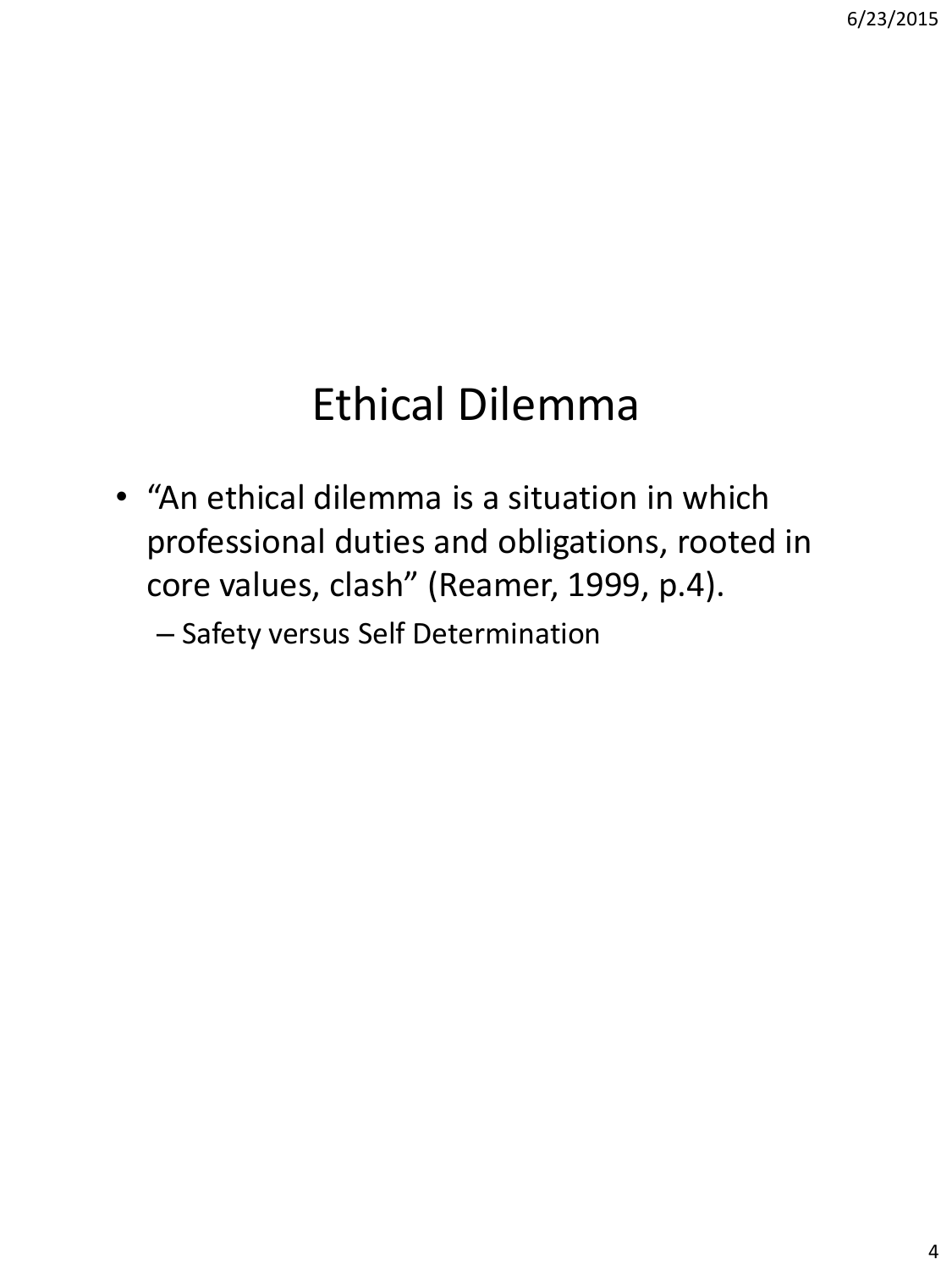## Medical Model

Veatch (1973) identified four essential characteristics of the medical model;

- 1) illness is non-voluntary,
- 2) illness is organic,
- 3) the physician is the "technically competent expert" (p. 72), and
- 4) the goal of the treatment is the "restoration to a minimal standard of health" (p. 73).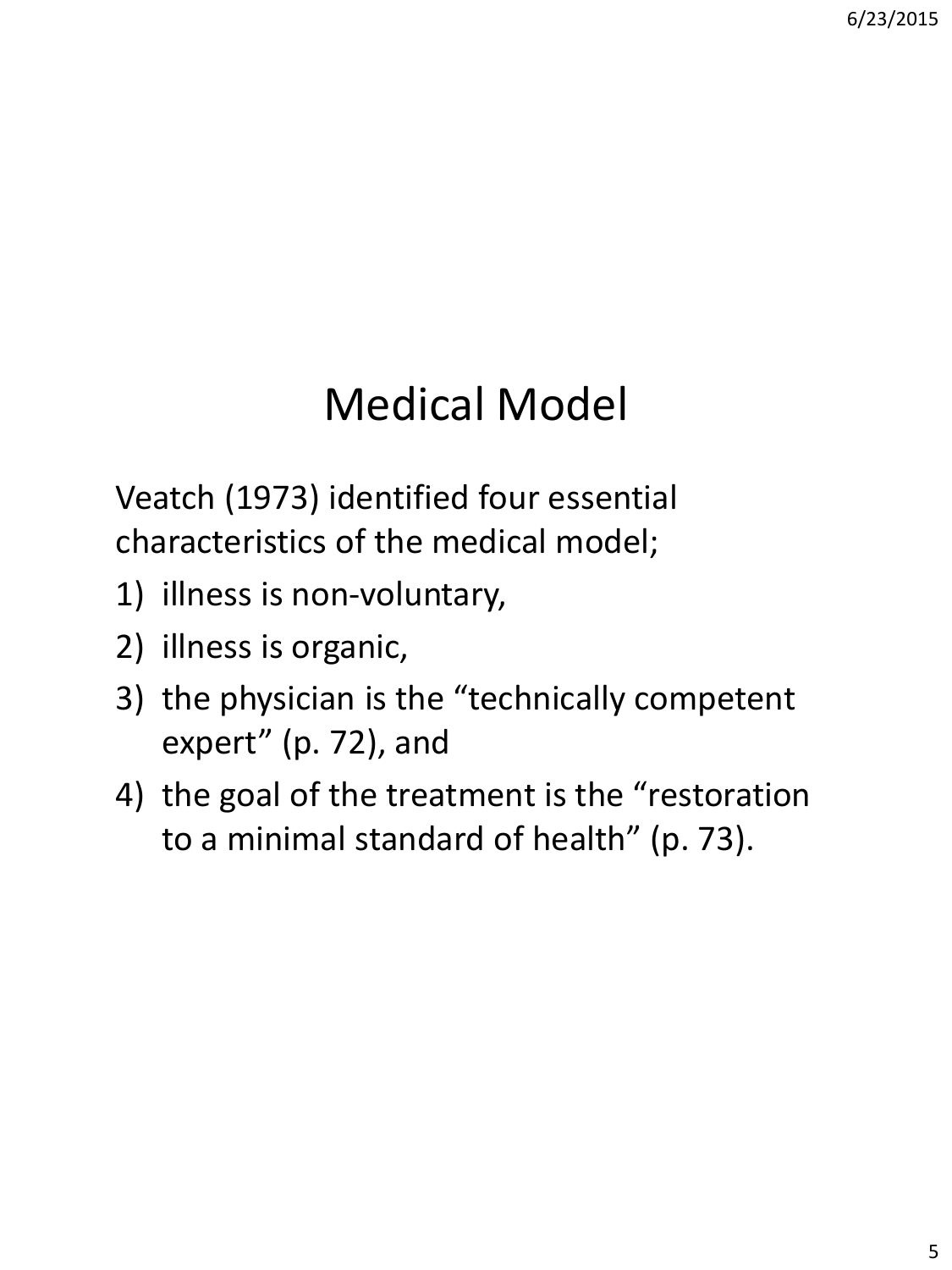## Potential Discourse

- Medical Model vs. Person Centered Care
- Potential for conflict with professional values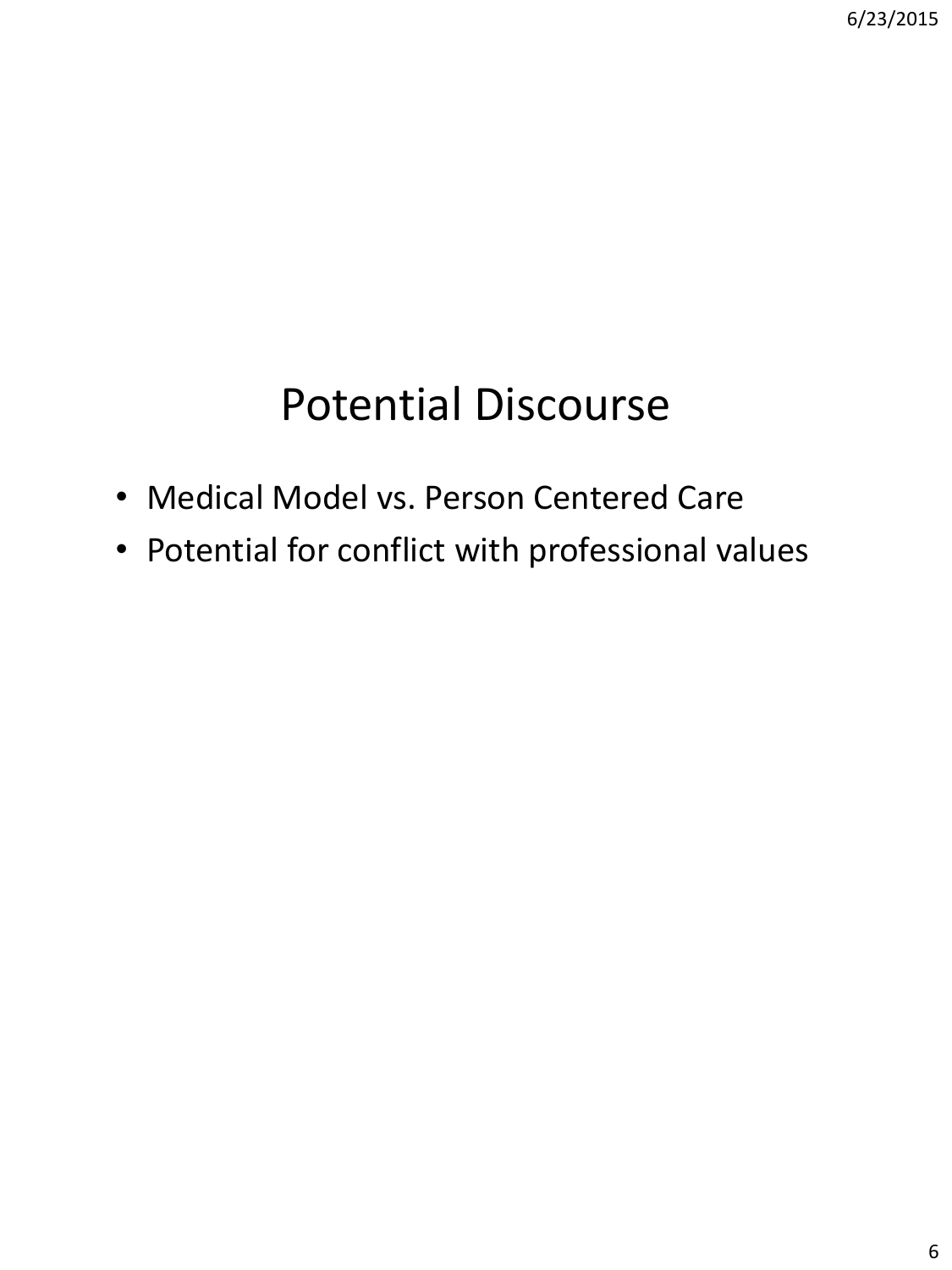### Research Methods

- The participants of the study were 106 decision counselors from 93 of the 130 hospitals in Minnesota that serve older adults.
	- 81% Social Workers
	- 62% Bachelor's degree
	- 97% indicated that older adults made up more than half of their caseload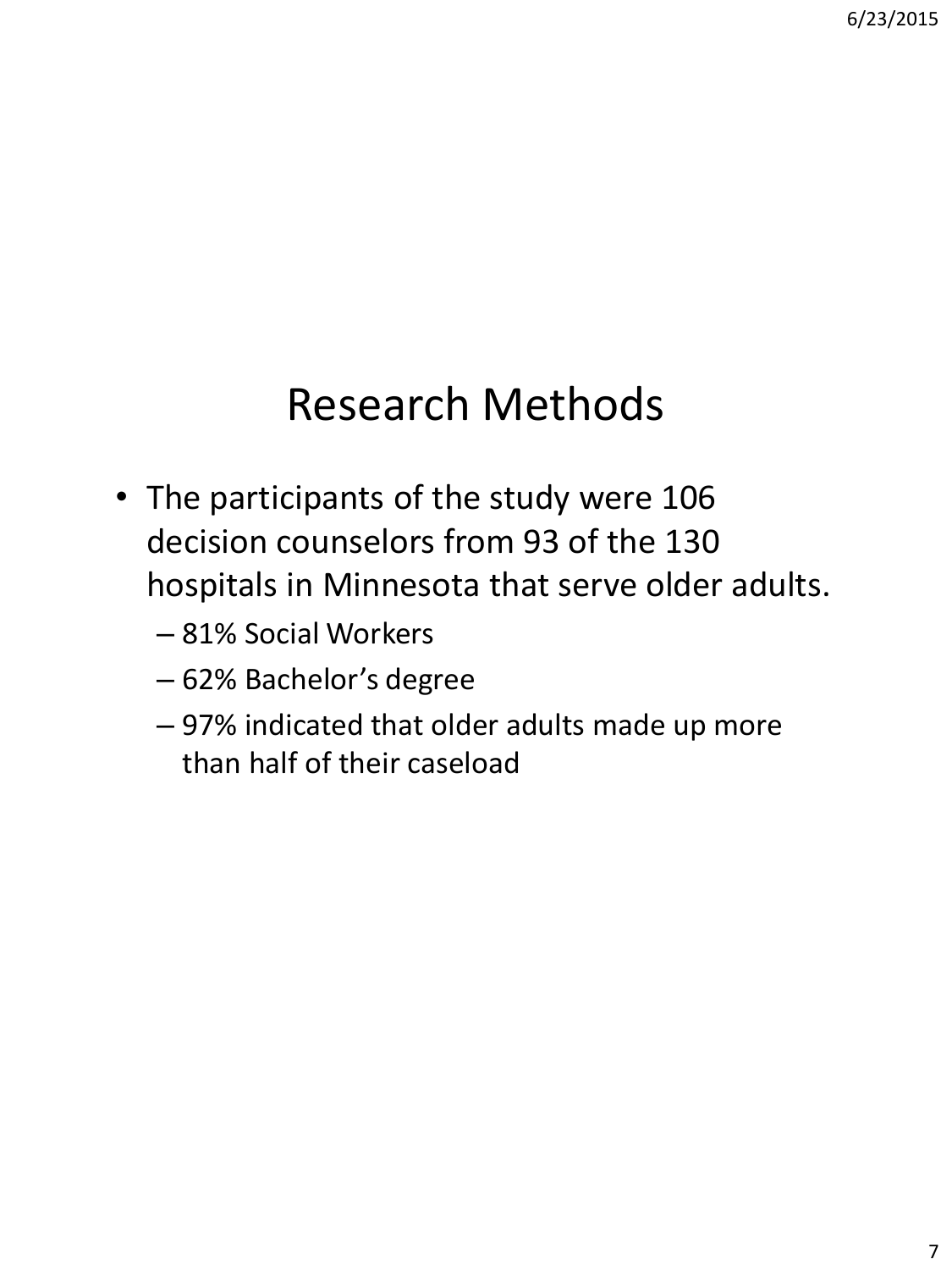## Methods Continued

- Tell me about the most recent case with an older adult that presented the most decision making challenges related to discharge planning.
- Conventional content analysis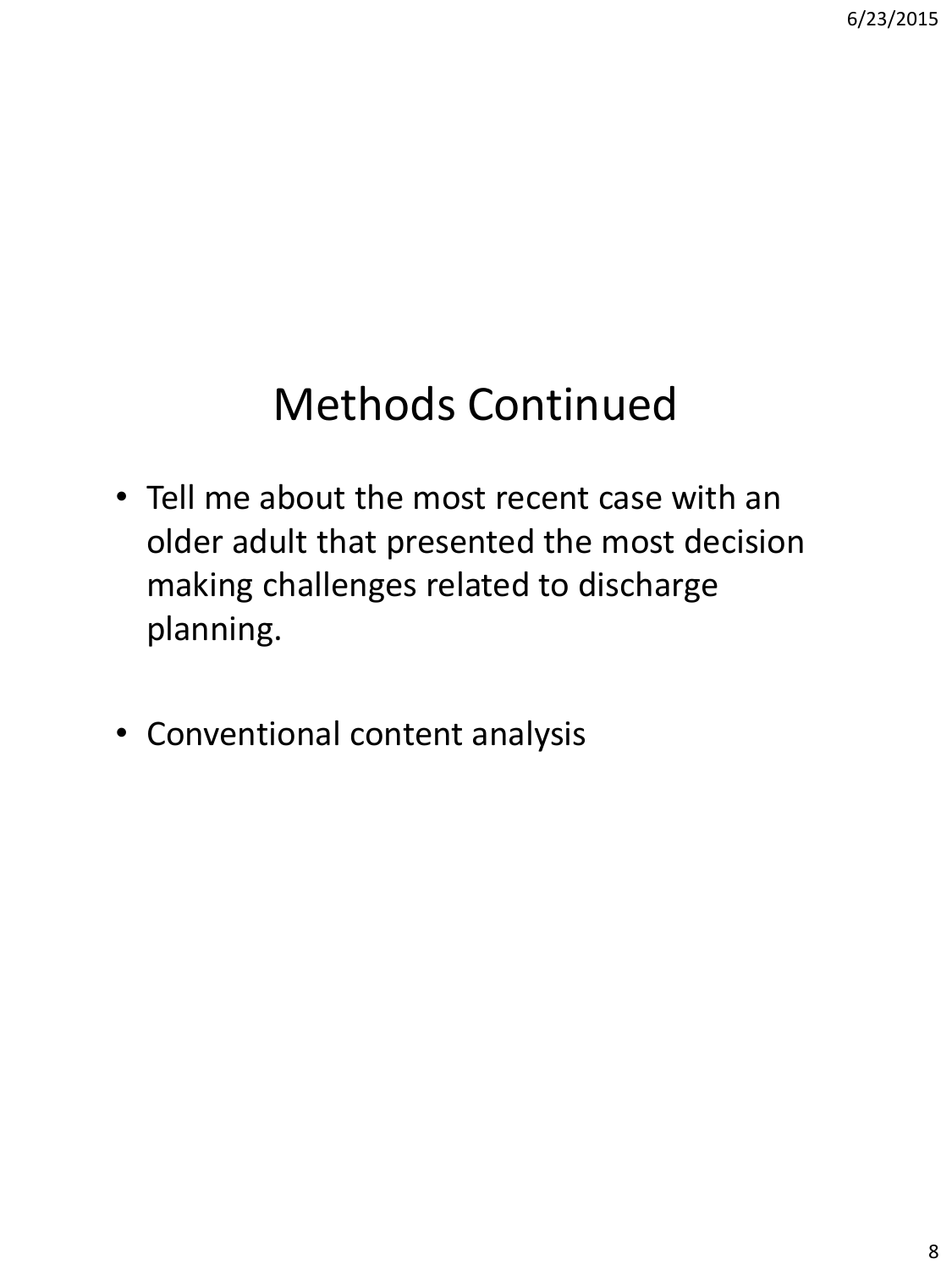# Analysis of the Cases

Cases emphasized Veatch's (1973) third and fourth essential characteristics of the medical model

- the physician is the "technically competent expert" (p. 72), and
- the goal of the treatment is the "restoration to a minimal standard of health" (p. 73).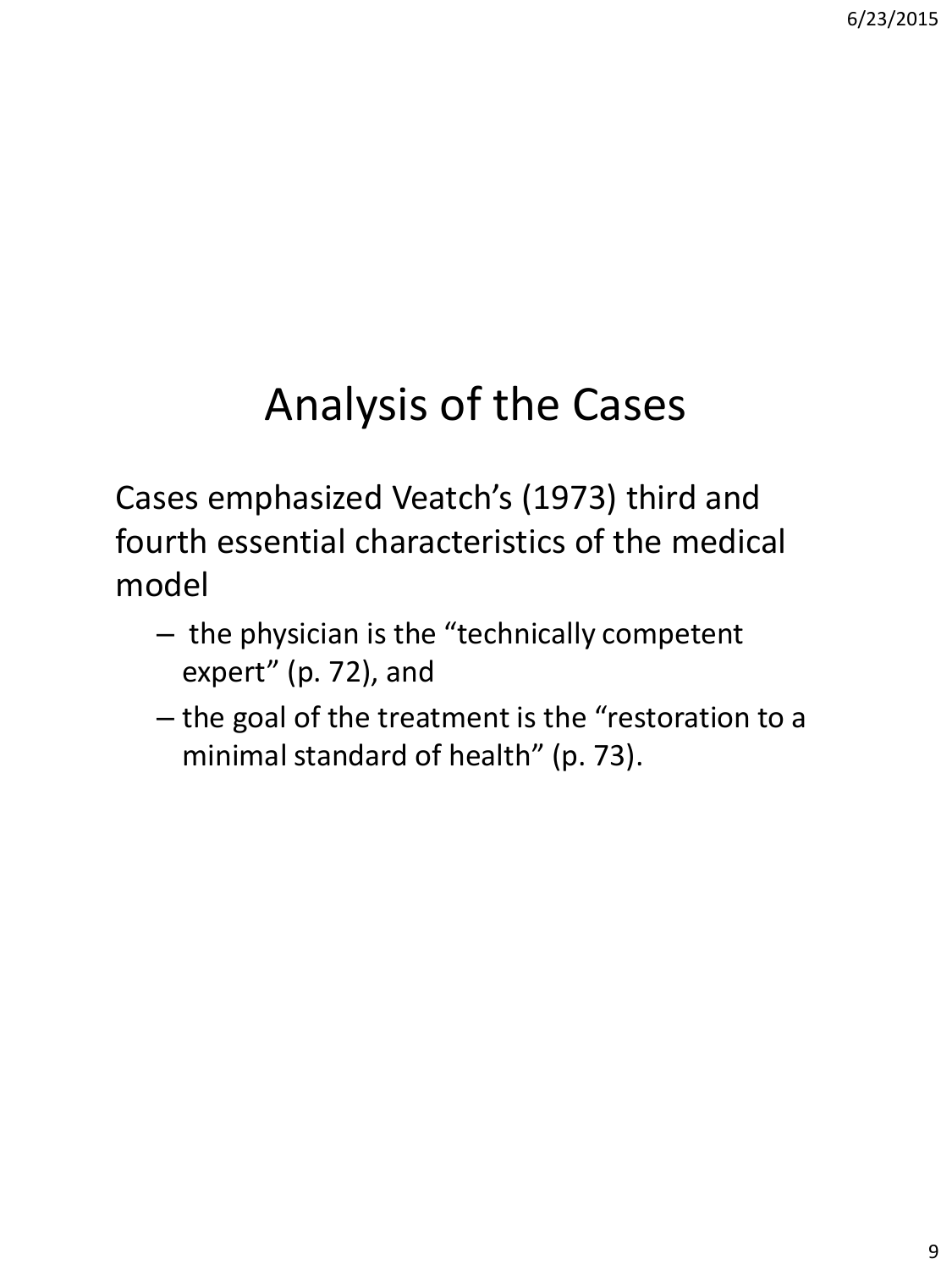### Restoration to a Minimal Standard of Health

- Health is a socially created concept about what is valued to be the minimal standard in which the body is "normal" or "good"
- Based on a cure for the illness/optimal health
- Value placed on the restoration to optimal health by the physician and by extension to the decision counselor may define for the patient based on their authority what is deemed to be a "good" discharge plan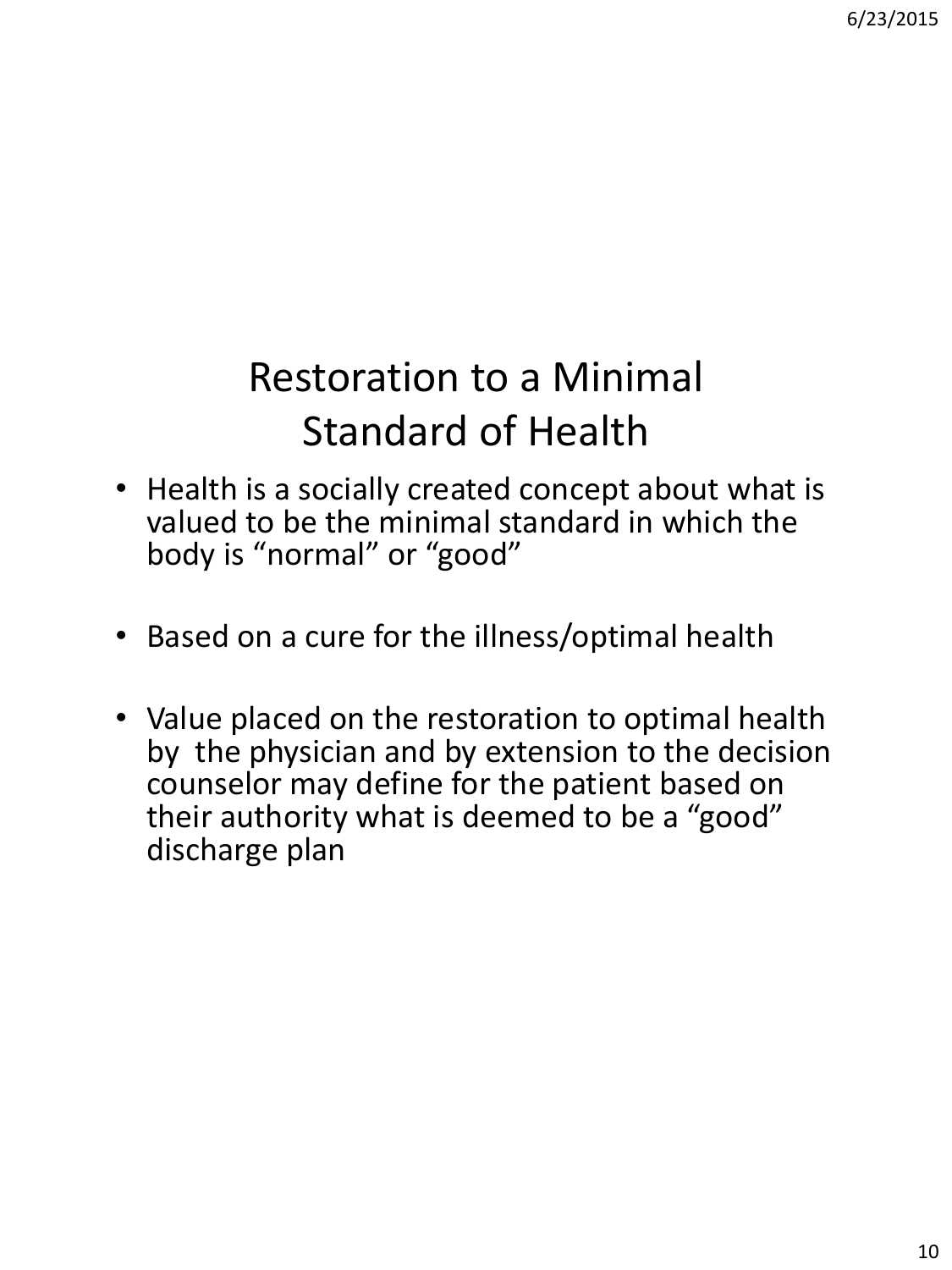## Themes Emerged from the Cases

- 1) "Good" decision versus "bad" decision
	- Physician as the authority and decision counselor by extension (medical model)
	- Variation in what is a "good" discharge plan
		- Safety is paramount
		- Value of self determination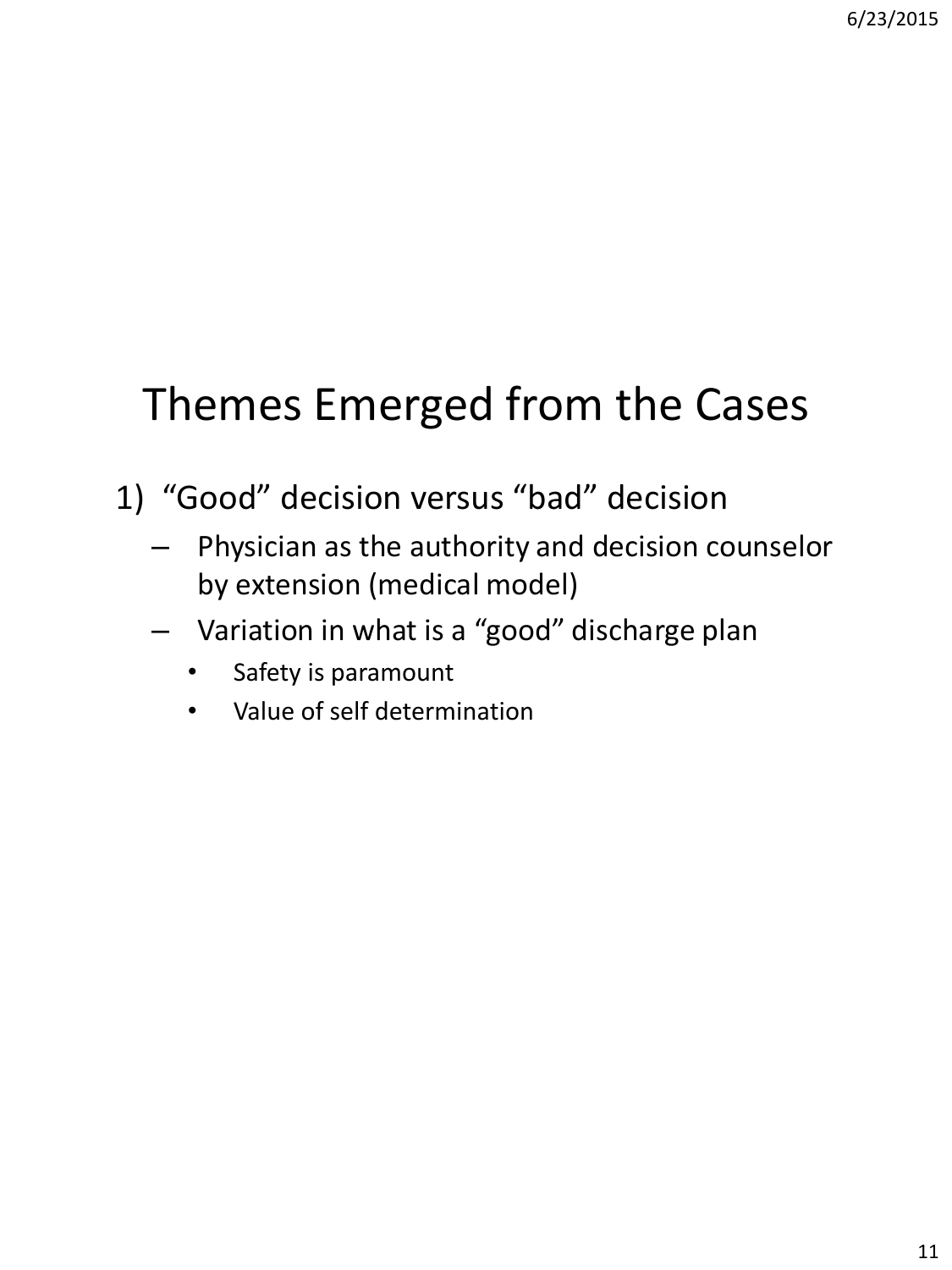### Themes

2) Competence of the older adult

- Evaluation of mental competence to make discharge decisions
- Non-complaint patient
- Professional liability
- Be cautious about basing competence on an older adult making a "bad" decision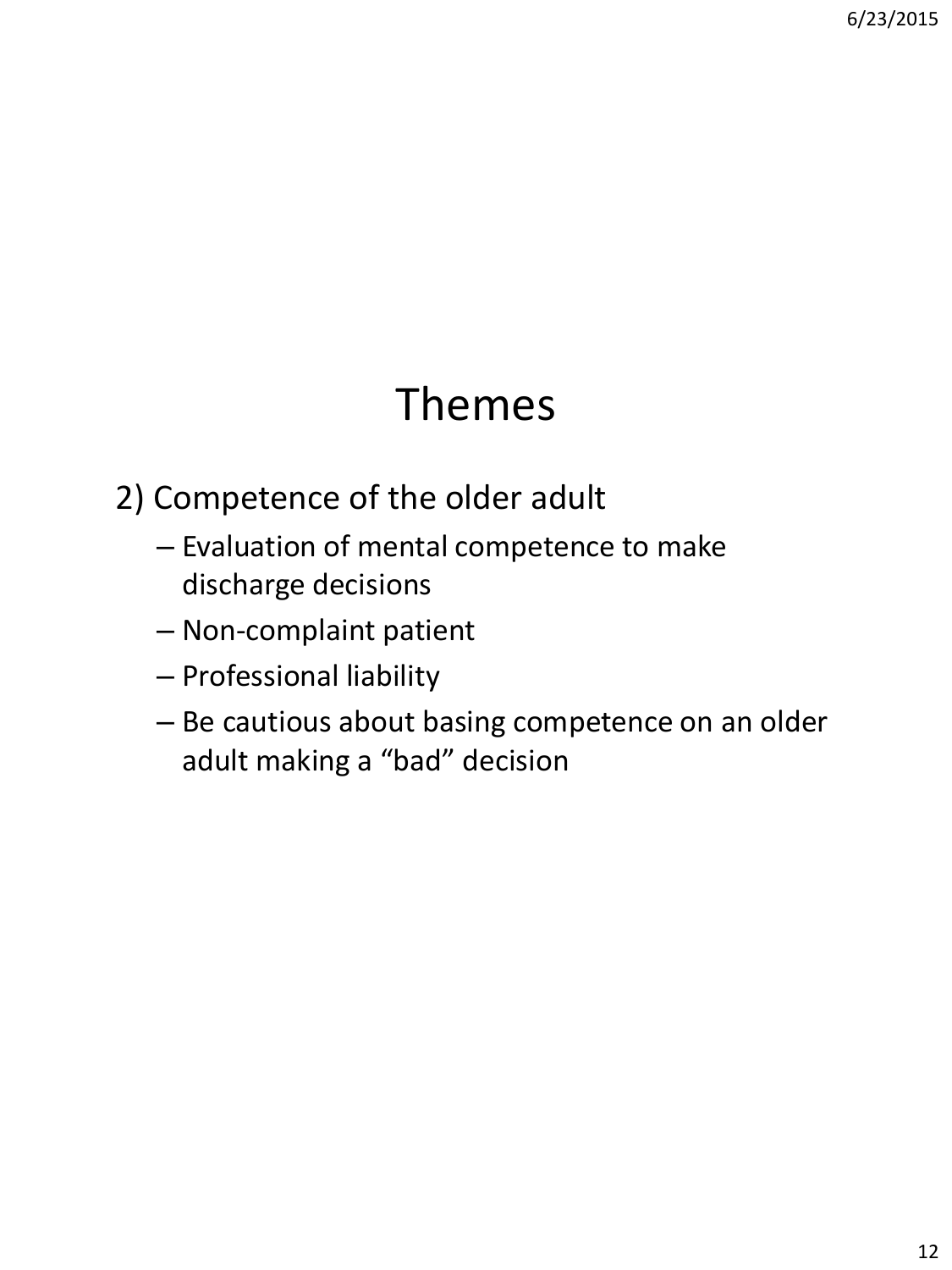### Themes

3) Enlisting people outside of the medical model to convince older adults to make a "good" discharge decision

- Family members
- Adult Protection Services
- 72 hour hold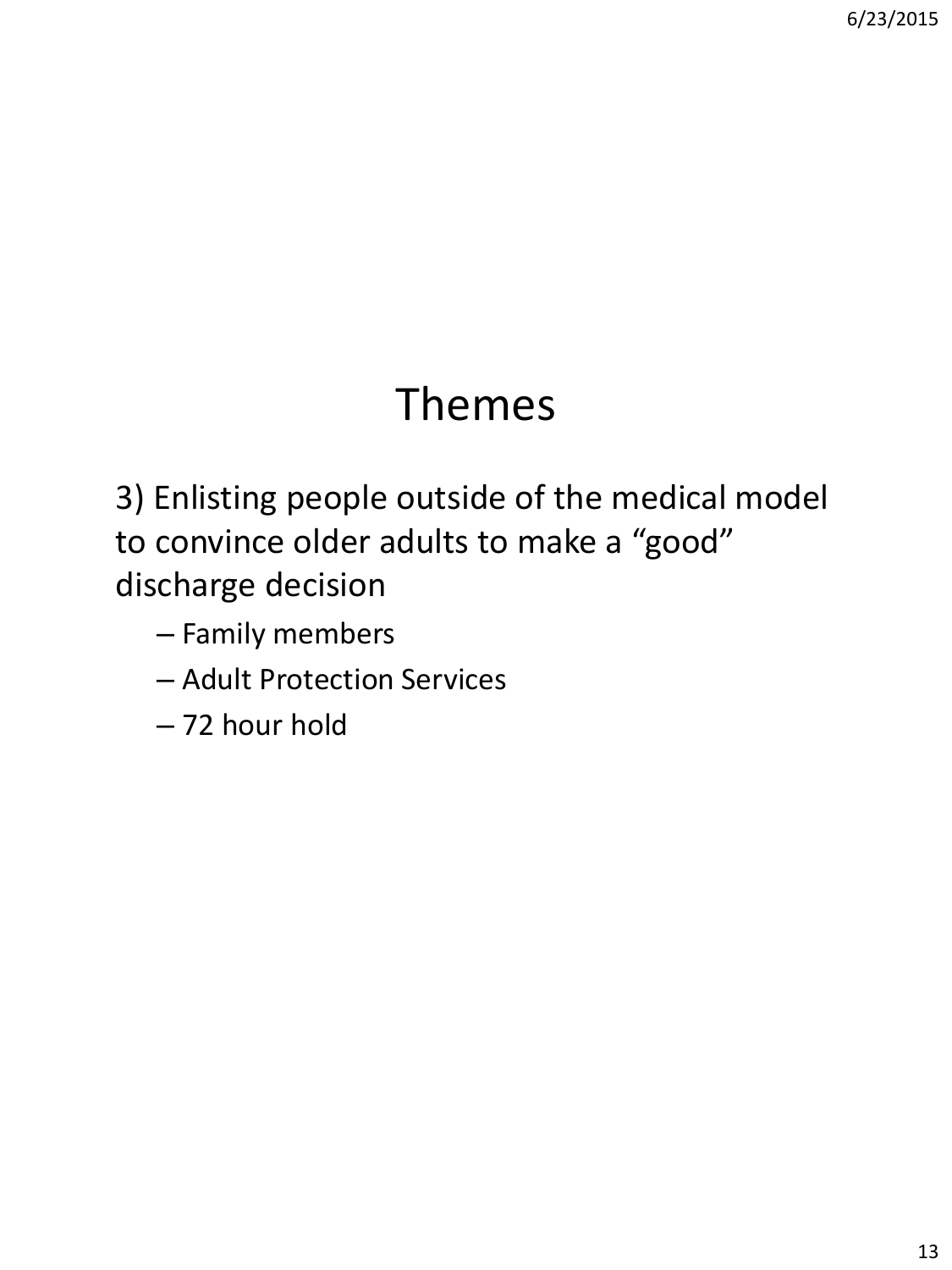### Themes

4) Attempt to balance values of safety versus self determination

- Listening to older adult's values and preferences
- Understanding consequences and safety risks of the discharge decision
- Older adult's perception of quality of life
- Recognizing change in circumstances over time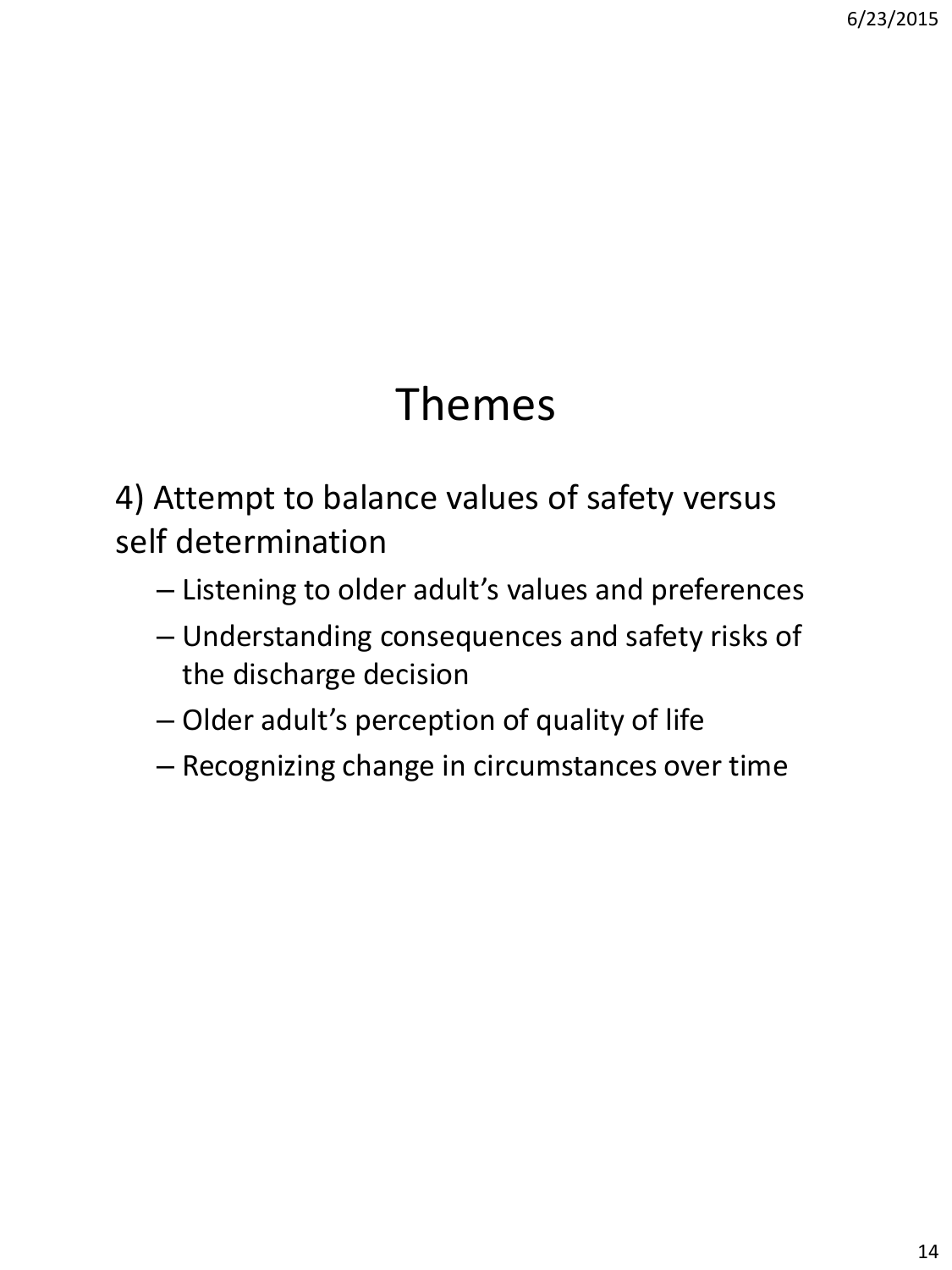#### Janis and Mann's (1977) Decision Counseling Model

- 1) Assist the decision-maker thoroughly canvass a wide range of alternative courses of action
- 2) Examine the values or weights associated with each alternative and an exploration of the goals to be met by the decision
- 3) Assist the elder in weighing consequences, positive and negative, that may result from each of the alternatives based on available information.
- 4) Assist the elder with his/her need to seek additional information in order to delve deeper into the process of analyzing each alternative.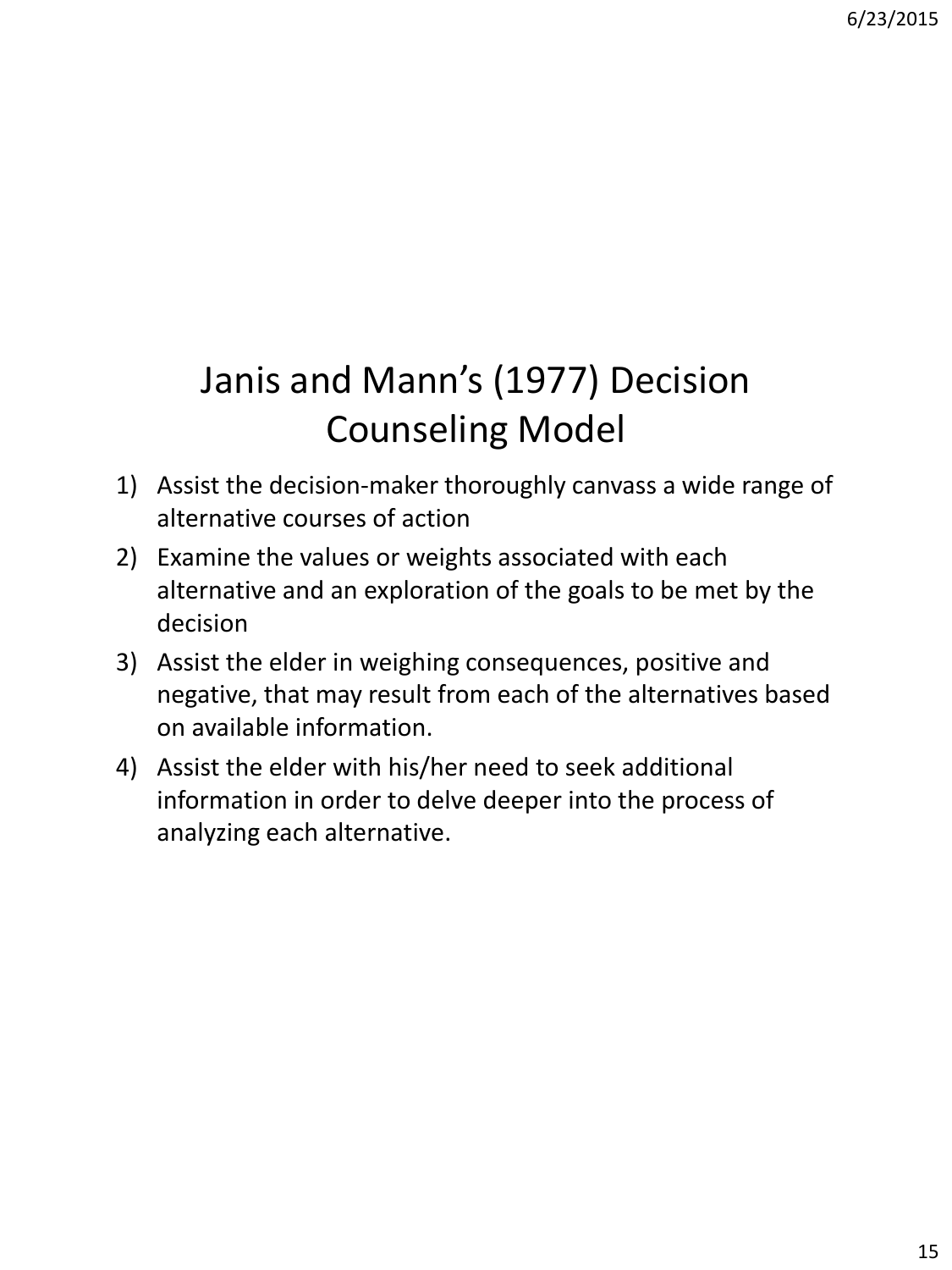#### Decision Counseling Model Continued

- 5) Integrate new information and input from experts such as the healthcare team and family even if the information does not support the elder's preferences for a discharge plan
- 6) Reevaluate of all of the consequences of each alternative including those that may have been previously excluded from the list of alternatives.
- 7) Assist the elder to initiate the chosen discharge plan.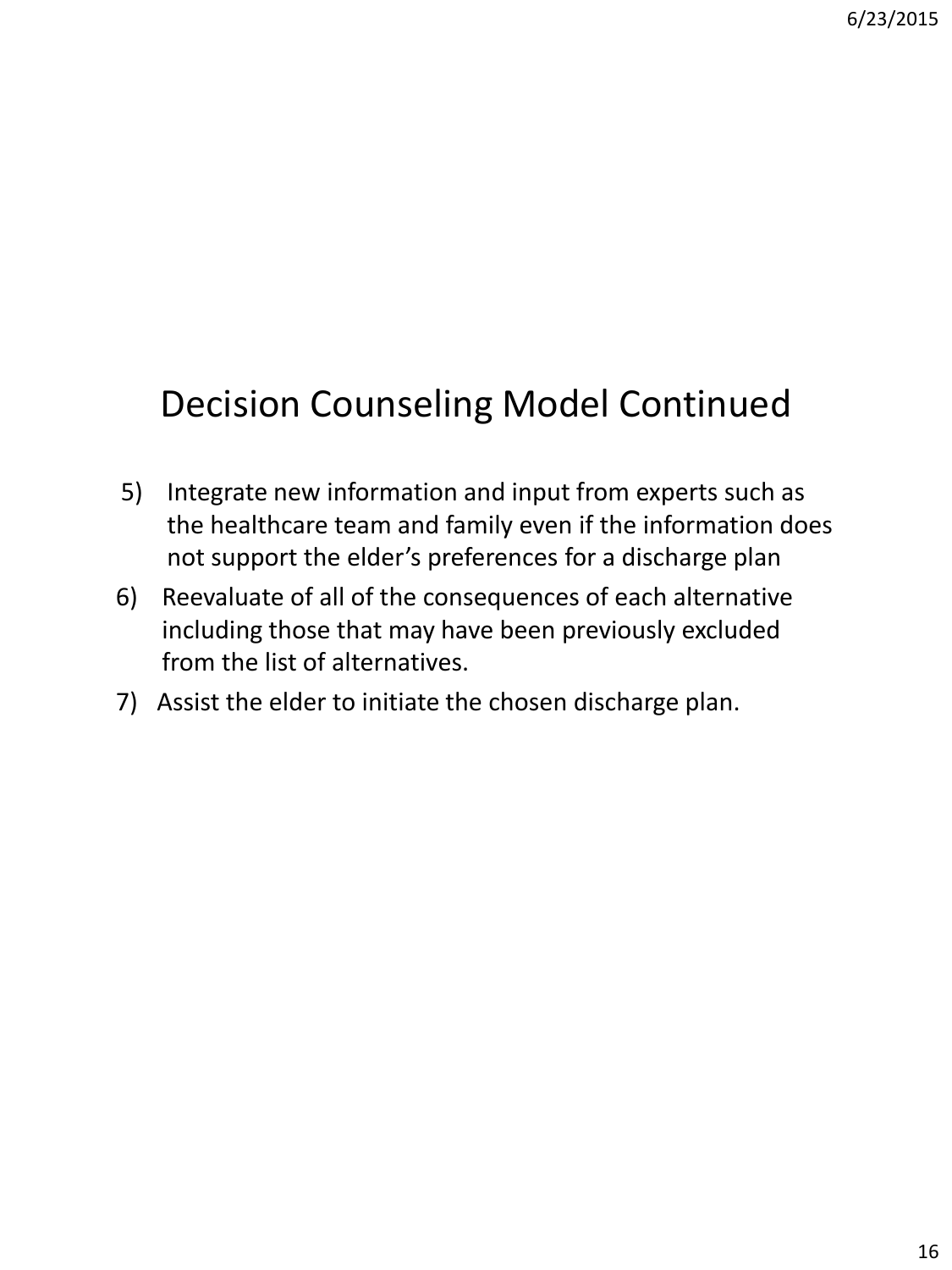## Acknowledgements

- This study was supported by a grant from Care Providers of Minnesota.
- Also, I am appreciate the guidance and mentoring from Dr. Rosalie Kane and Dr. Helen Kivnick throughout the research process.